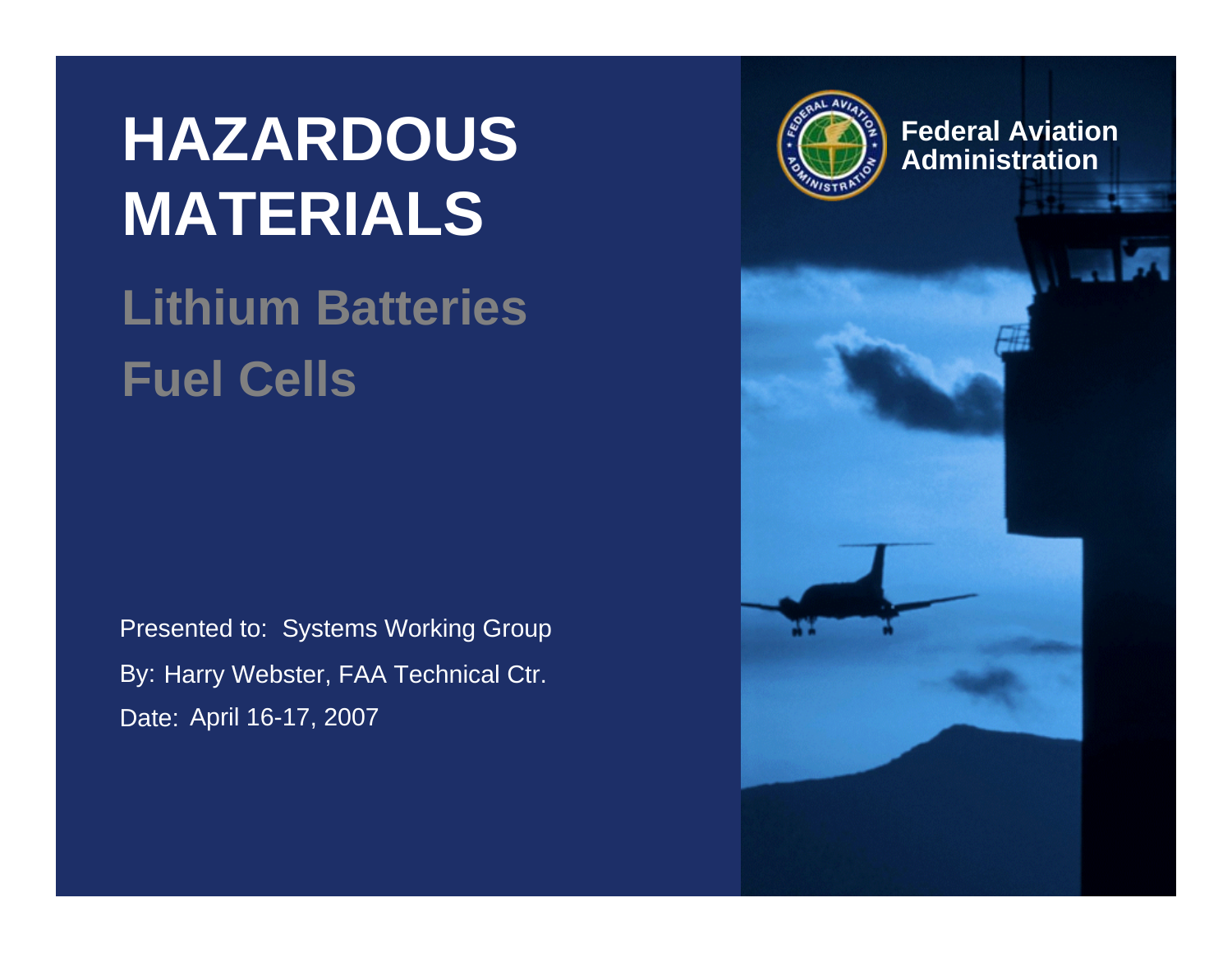# **Lithium-Ion Battery Report**

- **Final report published**
- **"Flammability Assessment of Bulk Packed, Rechargeable Lithium-Ion Cells in Transport Category Aircraft", Harry Webster DOT/FAA/AR-06/38, September 2006**
- **Available on our website**
- **www.fire.tc.faa.gov**

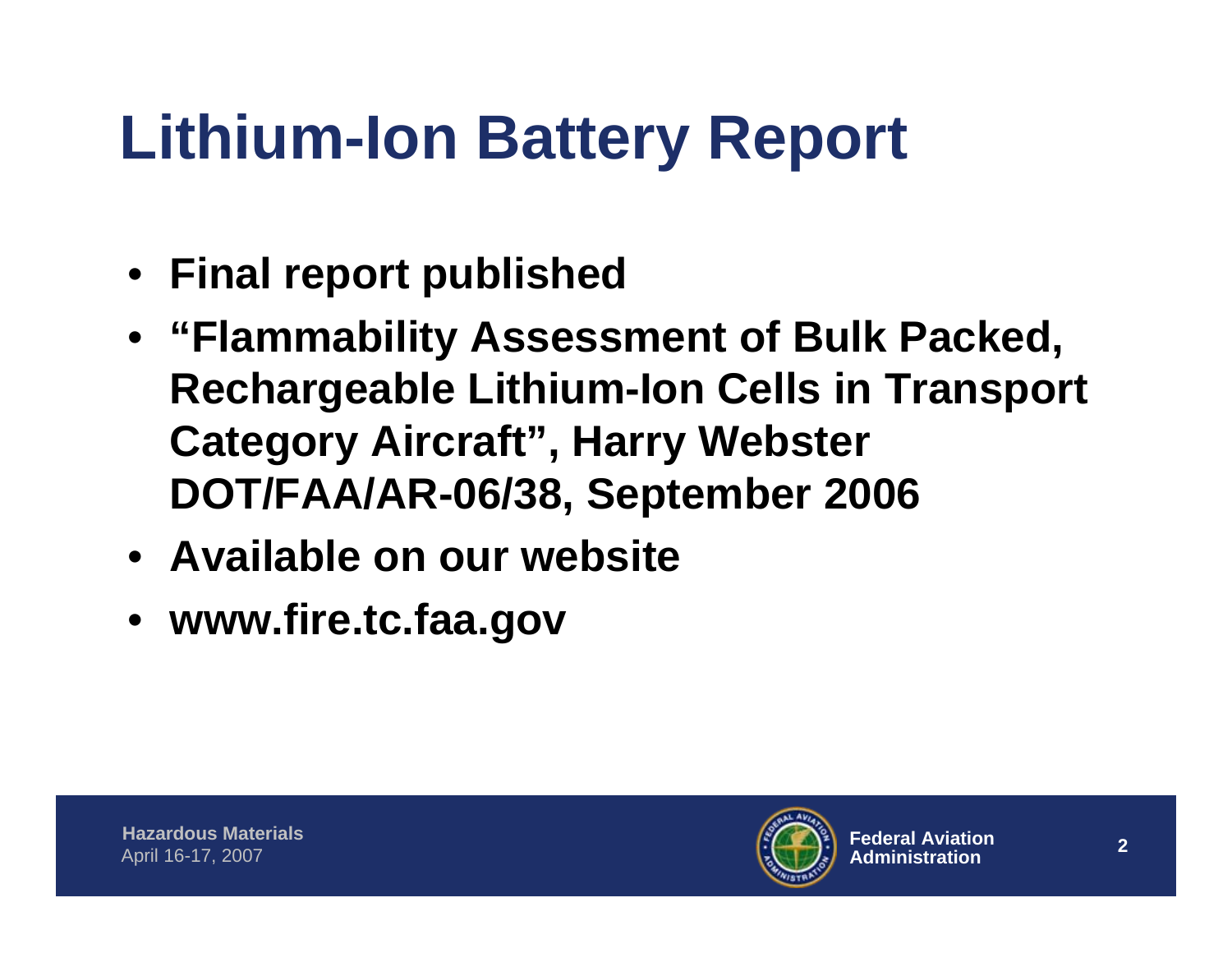## **Rule Making-Lithium Cells**

- **FAA and PHMSA are working with the ICAO Dangerous Goods Panel on new rules for international transport of batteries including specific rules involving transport of Lithium cells**
- **Discussion items include:**
	- Banning shipment of lithium primary cells on cargo aircraft (already banned on passenger aircraft)
	- Elimination of special conditions provision allowing shipment of certain lithium cells as undeclared cargo, requiring relabeling as class 9 Hazardous Material

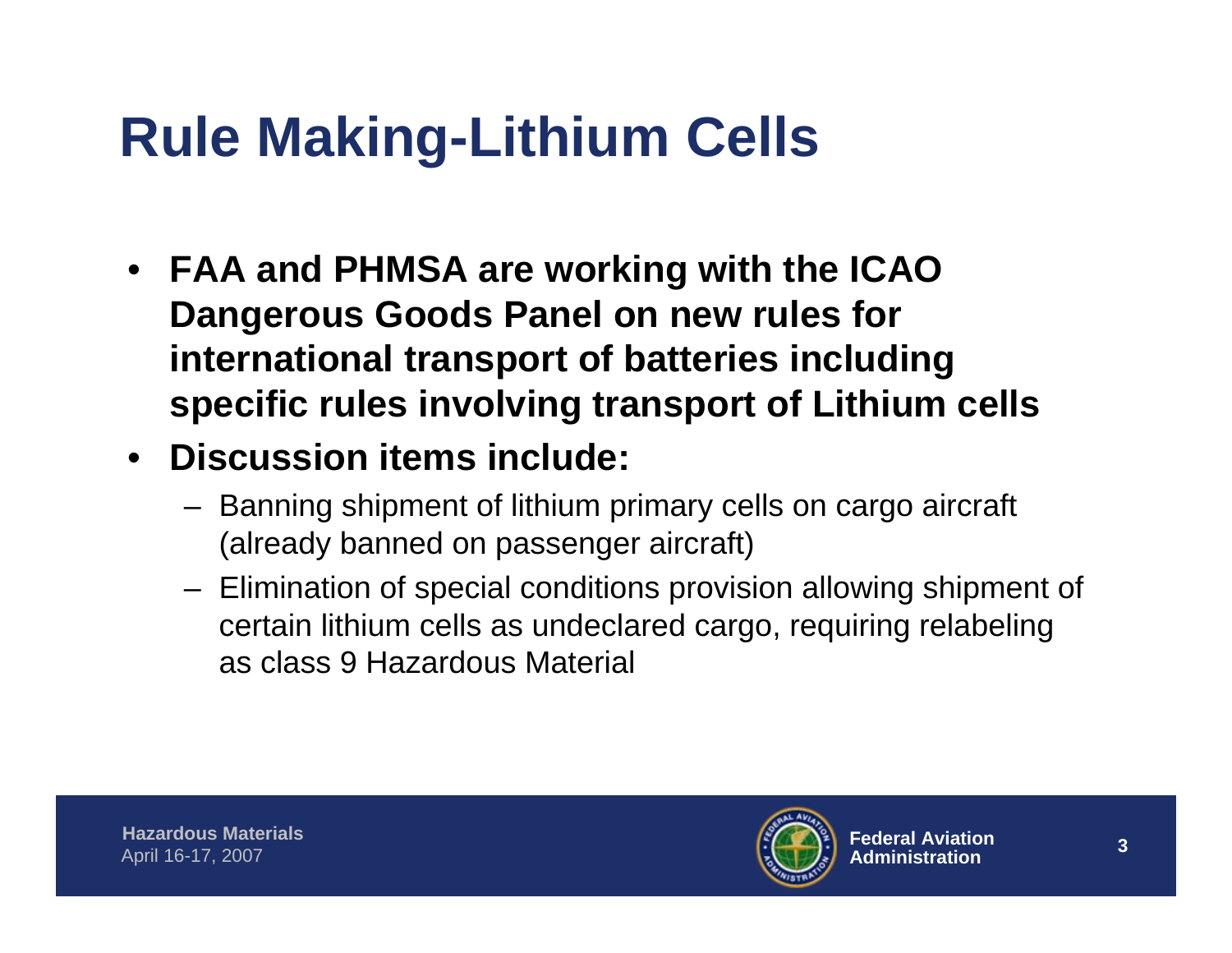## **Rule Making-Lithium Cells**

- **Discussion items (continued)**
	- – Amendment of the ICAO hazmat response procedures to give crews more specific instruction in fighting a lithium battery fire

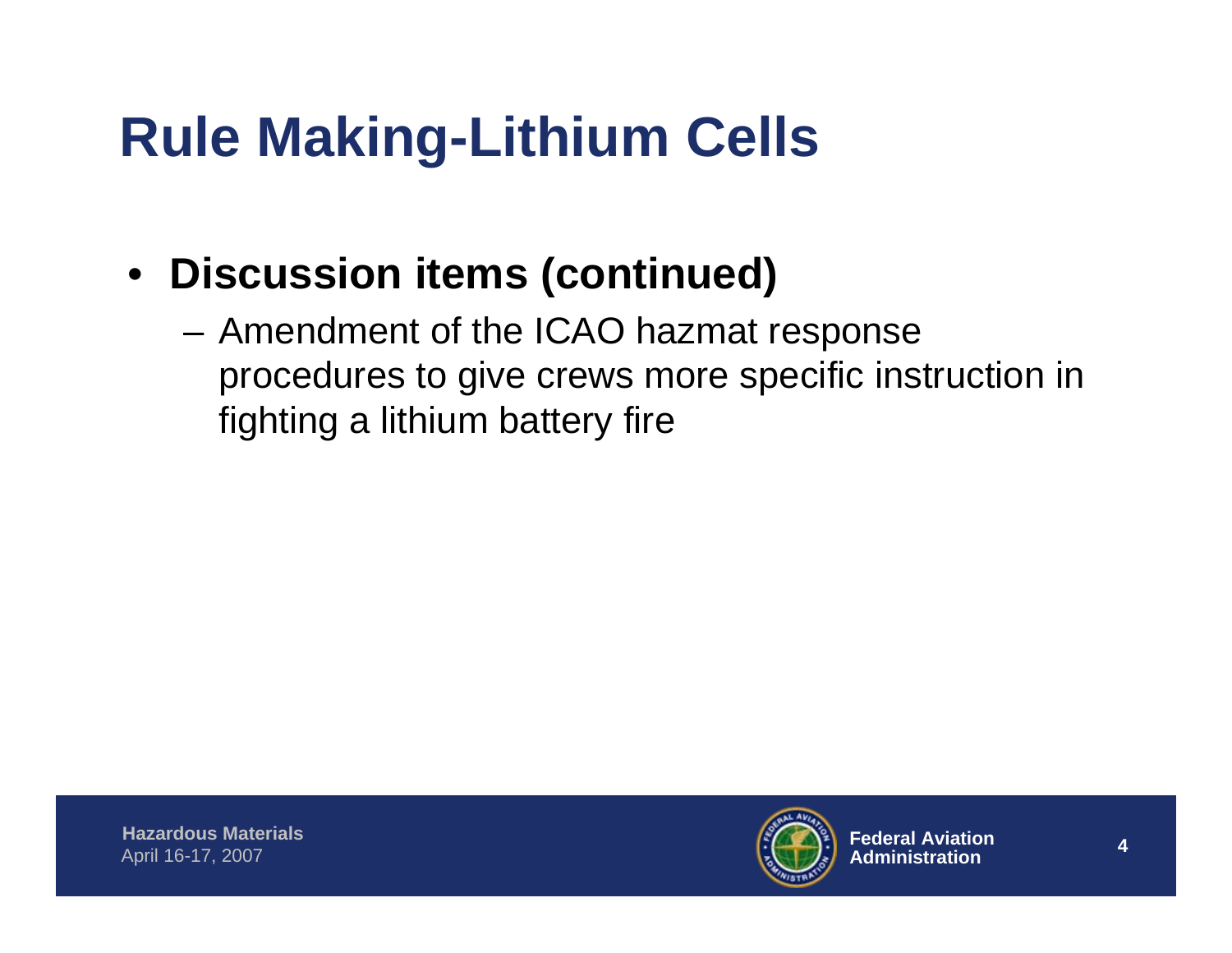### **Future Tests- Lithium Cells**

- **Evaluation fire hazards of Lithium Cells installed on aircraft as part of airframe systems**
	- – Assess the safety impact of presence of Lithium cells on aircraft, including an evaluation of the various chemistries, and potential threat from explosion, fragments, gases released and toxicity
	- **Links of the Company**  Evaluate Lithium Cells that have already been approved for use, including charging and monitoring systems, when exposed to expected environmental extremes on board the aircraft

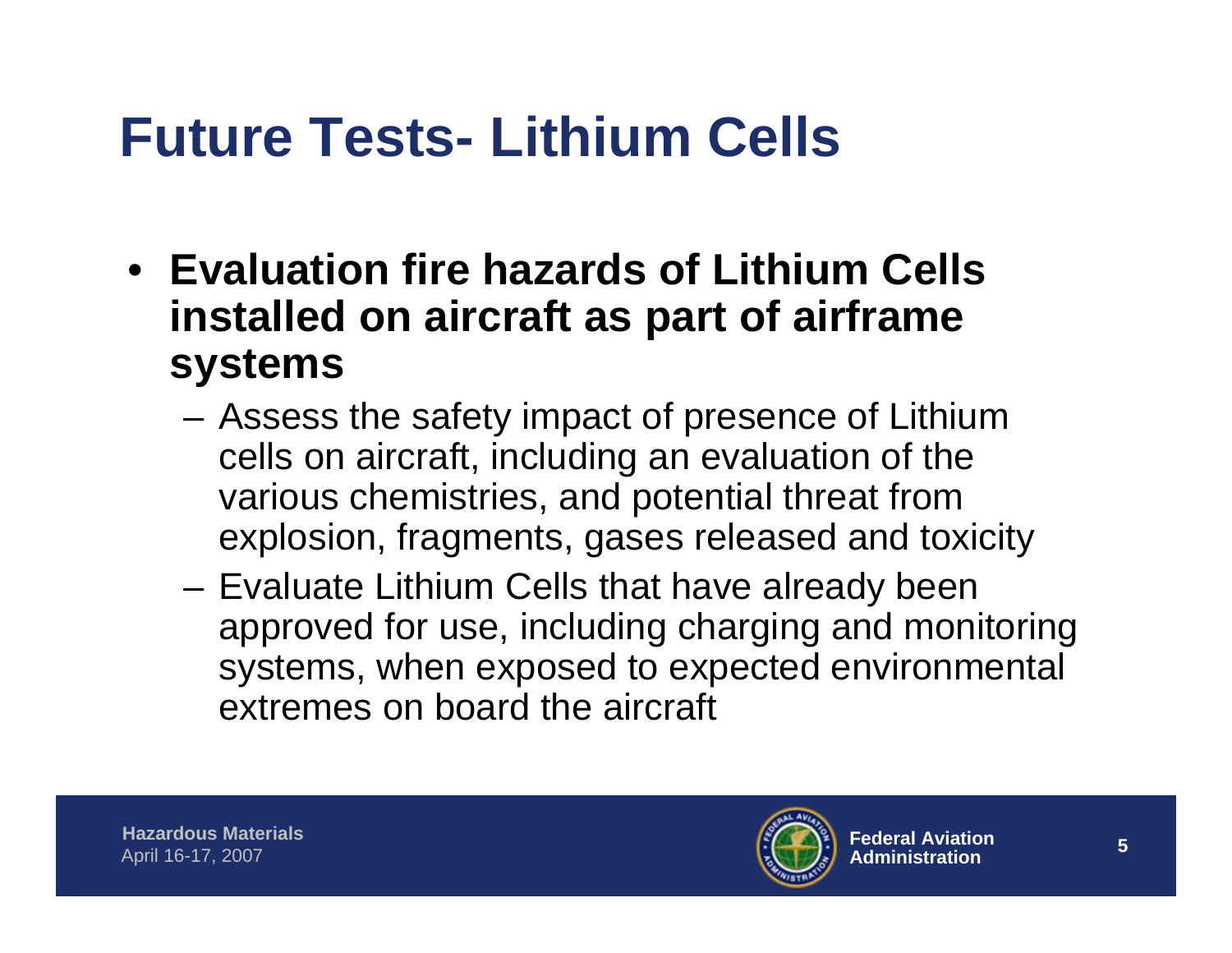### **Future Tests- Lithium Cells**

- – Evaluate threat of worst case state of charge conditions when exposed to expected extremes in the aircraft operating evironment
- **Links of the Company**  Perform tests on representative avionics units that have lithium cells installed including associated battery/ cell monitoring and charging systems when exposed to extremes of the aircraft operating environment

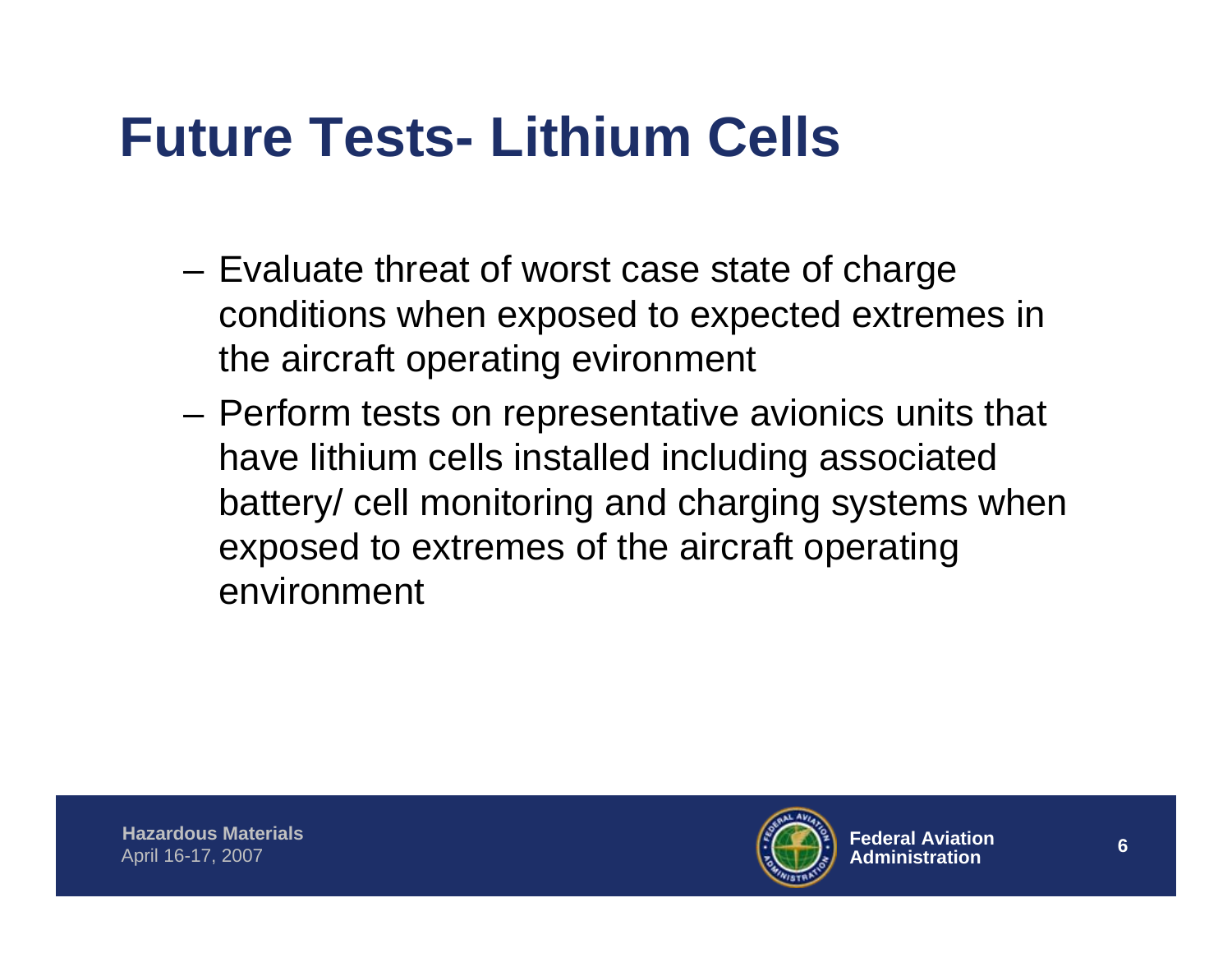## **FUEL CELLS**

• **Definition: An electrochemical cell in which the energy of a reaction between a fuel, such as liquid hydrogen, and an oxidant, such as liquid oxygen, is converted directly and continuously into electrical energy** 

### • **FAA Concerns**

- –In-flight use and operation
- **Links of the Company** Carry on luggage
- and the state of the Checked luggage
- –Bulk Shipment

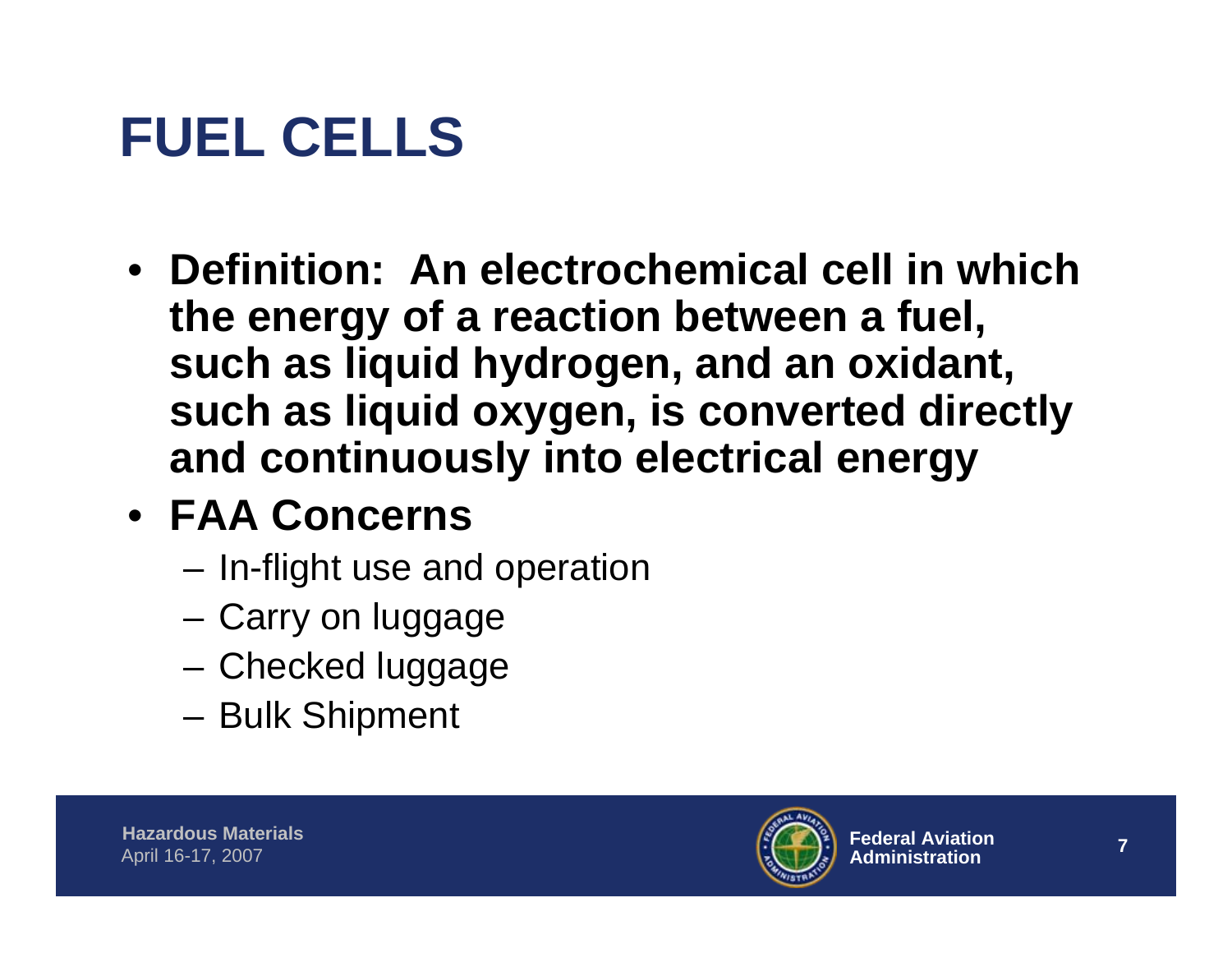## **Micro Fuel Cell Fuels**

#### •**Methanol**

- – Methanol is oxidized directly in the Direct Methanol Fuel Cell (DMFC) system.
- **Links of the Company**  Reformed methanol fuel cells (RMFC) produce hydrogen "on demand" and consume the hydrogen immediately within the fuel cell.

### • **Formic Acid**

- Fuel (formic acid) concentration: < 85% wt (Not Flammable).
- **Links of the Company** Formic acid is oxidized directly in the Formic Acid Fuel.

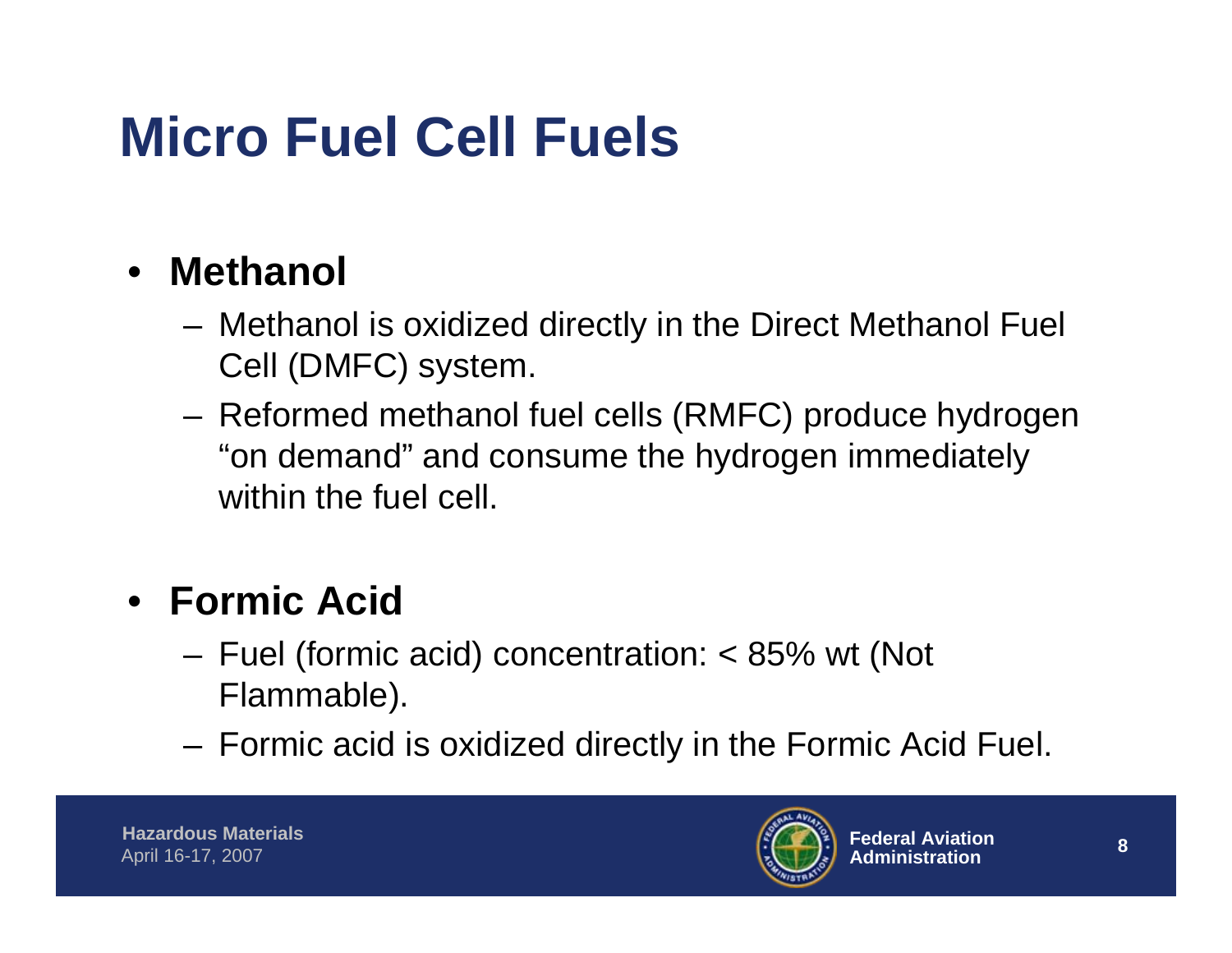### **Micro Fuel Cell Fuels**

#### •**Borohydride**

- – Direct liquid Borohydride (Class 8) is oxidized directly in the Direct Borohydride Fuel Cell (DBFC) system.
- Indirect Borohydride (Class 8 or 4.3) produce hydrogen "on demand" and consume the hydrogen immediately within the fuel cell.

#### •**Butane**

– A Butane or a Butane/Propane mix is oxidized directly by a solid oxide fuel cell system.

#### •**Hydrogen Stored in Metal Hydrides**

- Hydrogen gas is chemically stored in metal powder under low pressure.
- Hydrogen is produced "on demand" and consumed immediately within the fuel cell.

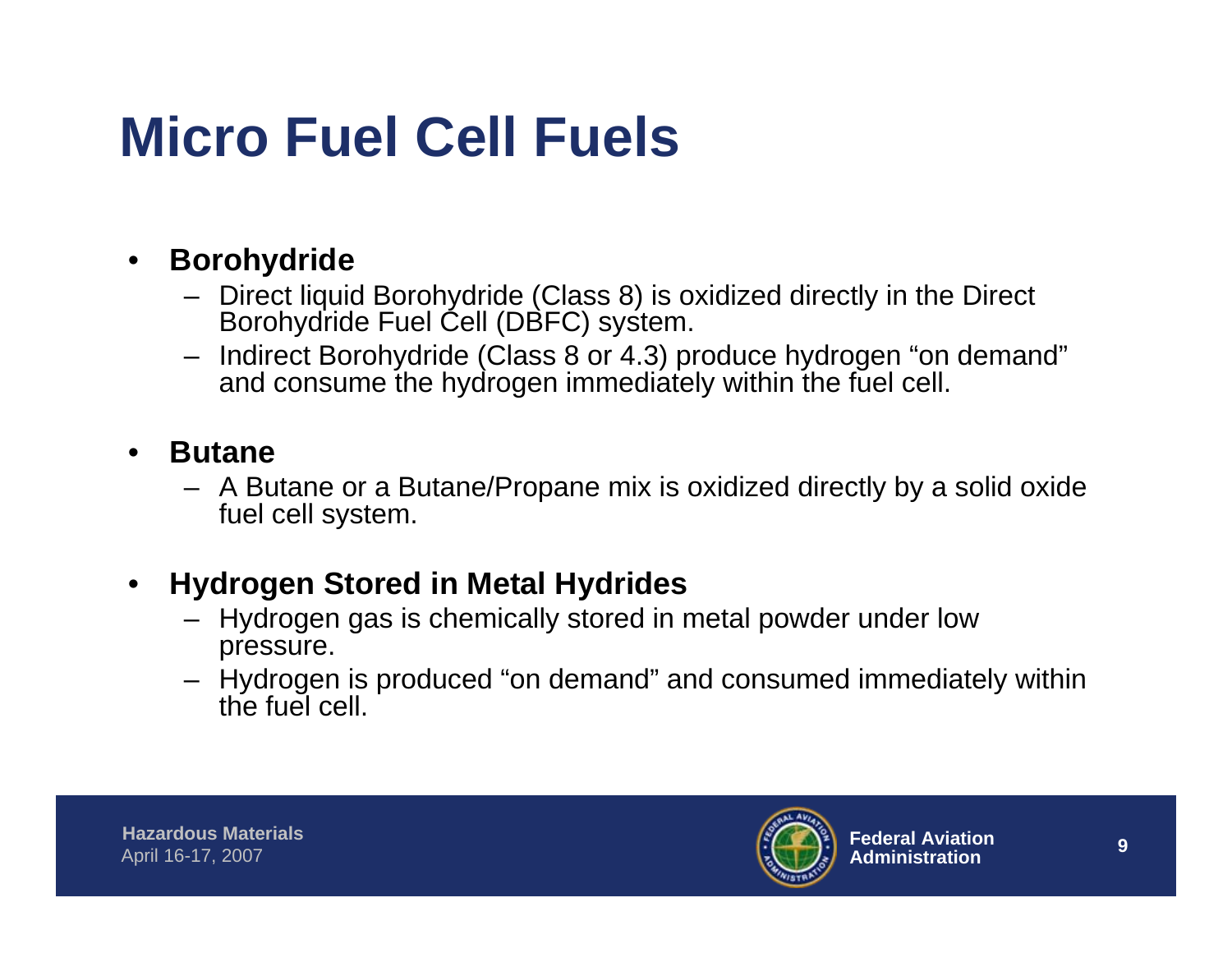### **Micro Fuel Cell Powered Small Gadgets**

### **music player**





### **cell phone**

### **handy terminal**



### **fuel cartridge**

**Hazardous Materials** April 16-17, 2007

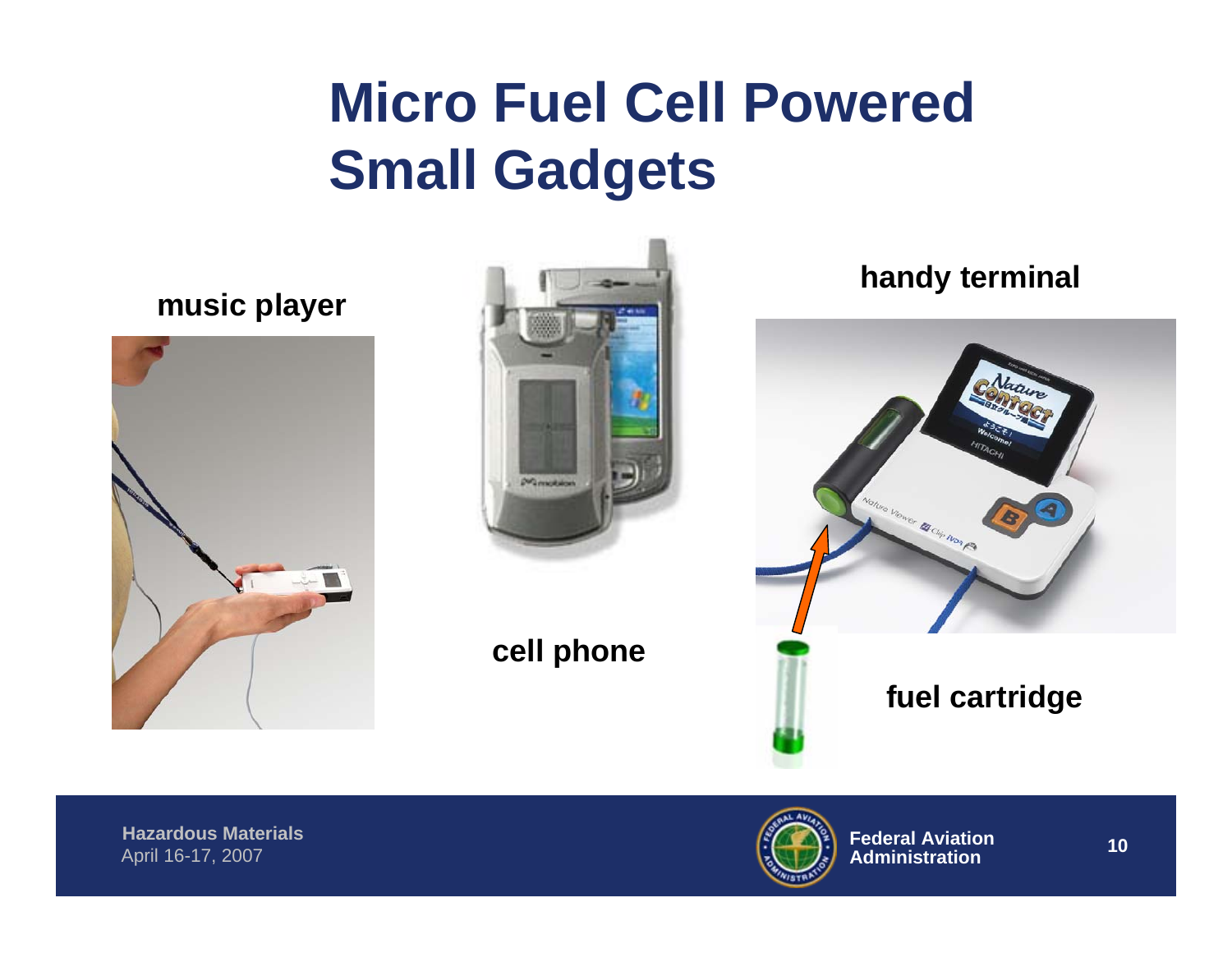

**fuel cell cartridge installation**

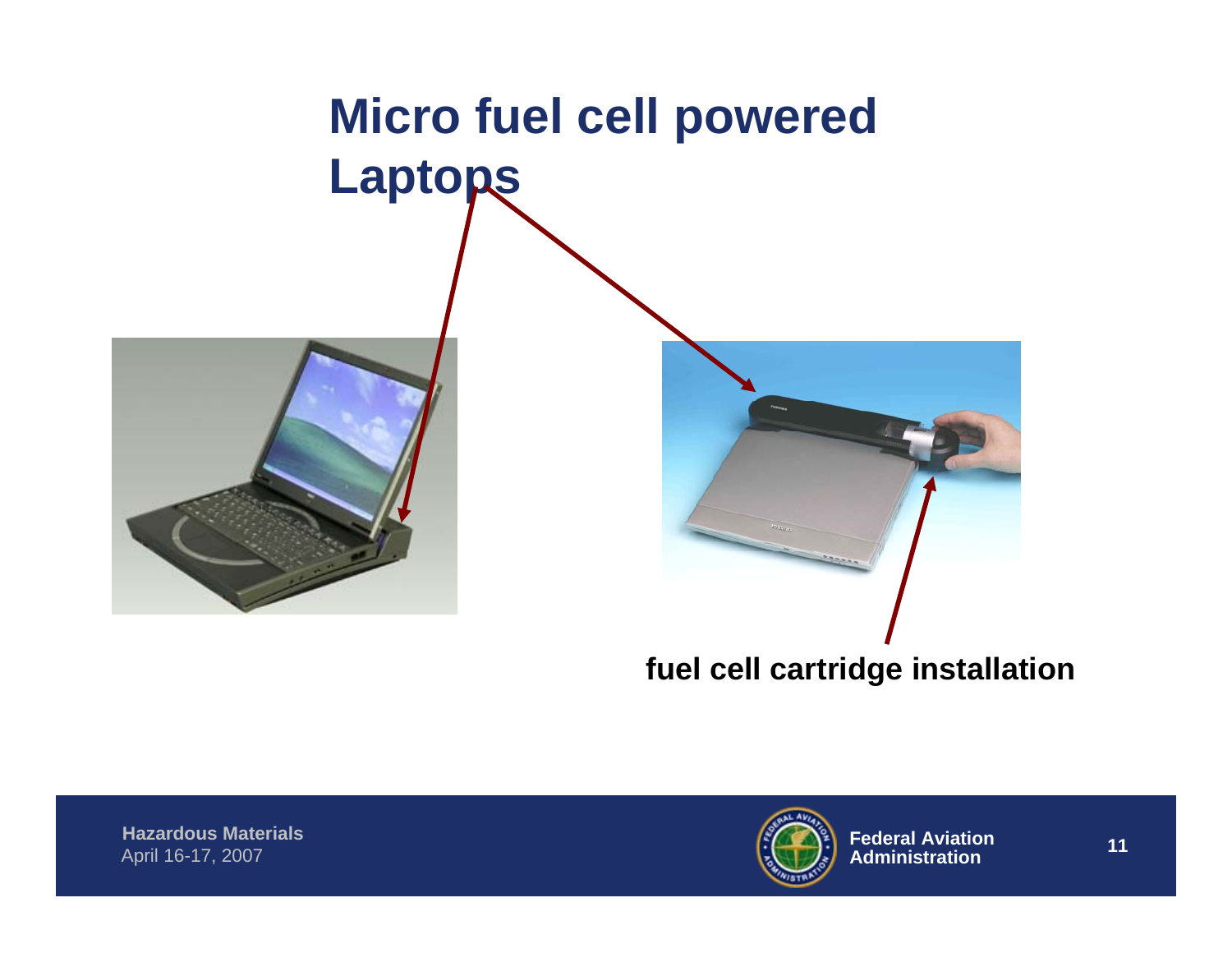### **Examples**







**Hazardous Materials** April 16-17, 2007

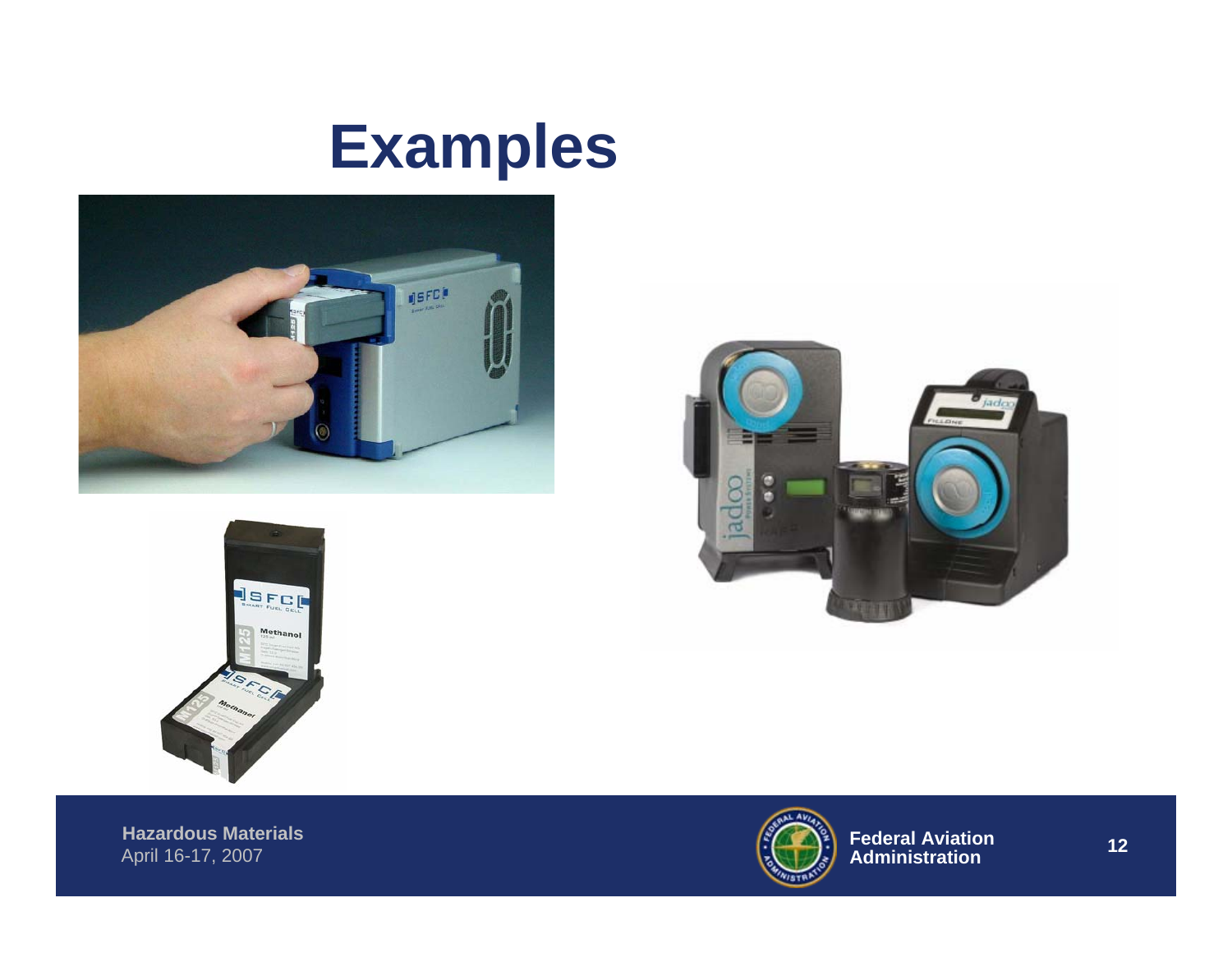### **Examples**







**Hazardous Materials** April 16-17, 2007

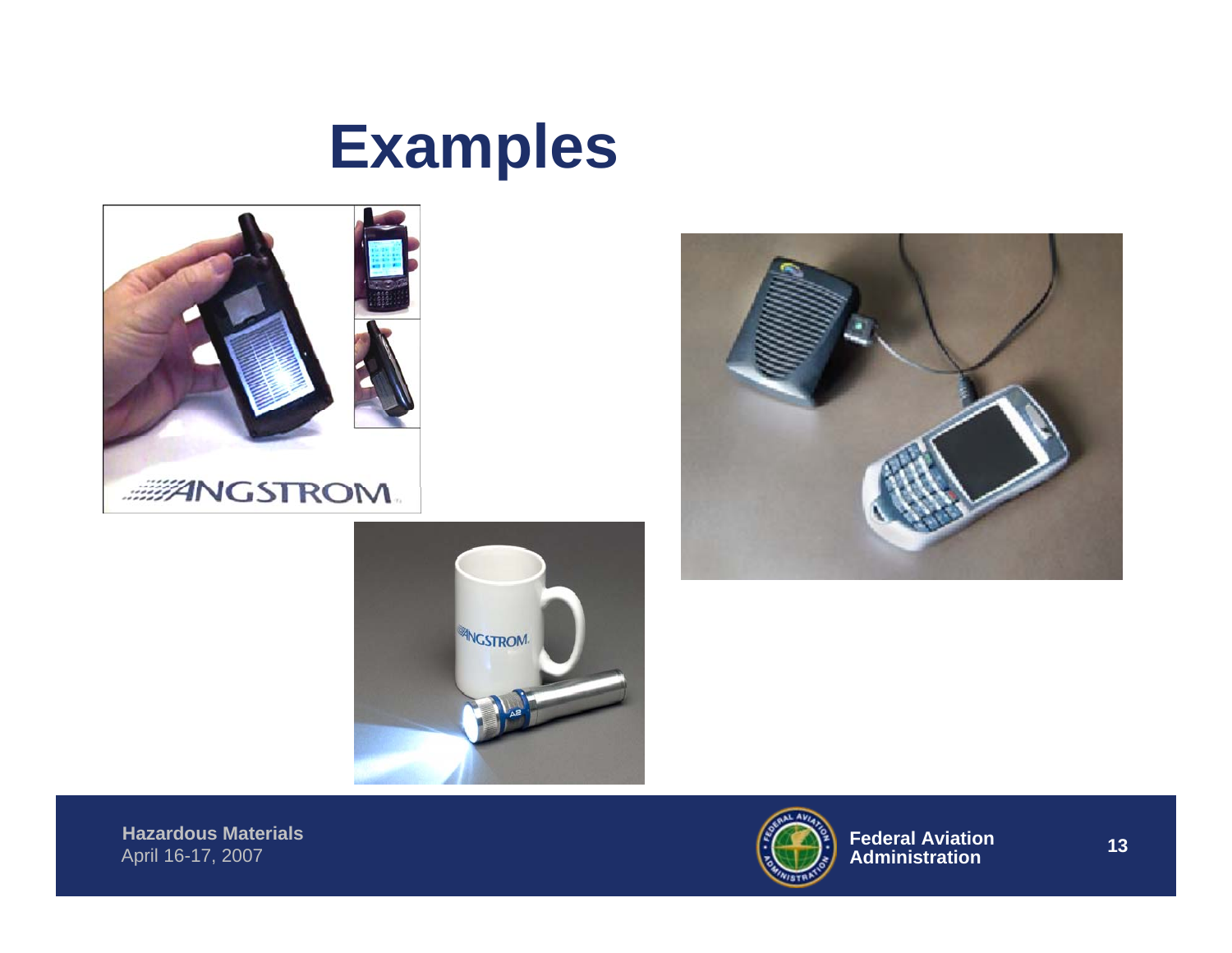### **Examples**